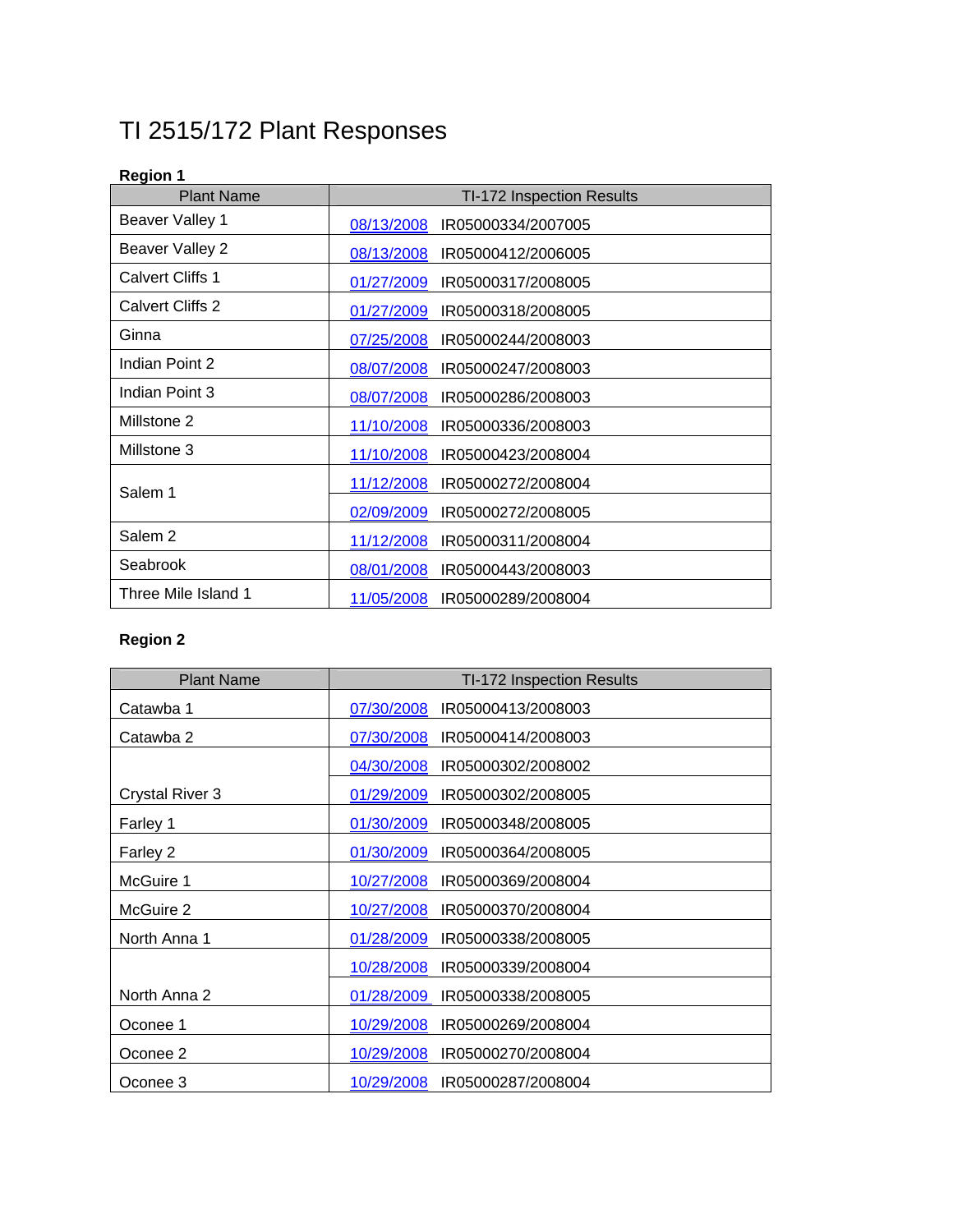| Robinson 2              | 01/27/2009<br>IR05000261/2008005 |
|-------------------------|----------------------------------|
| Sequoyah 1              | 10/31/2008<br>IR05000327/2008004 |
| Sequoyah 2              | 10/31/2008<br>IR05000328/2008004 |
| <b>Shearon Harris 1</b> | 10/30/2008<br>IR05000400/2008004 |
| St. Lucie 1             | 01/30/2009<br>IR05000335/2008005 |
| St. Lucie 2             | 01/30/2009<br>IR05000389/2008005 |
| Summer                  | 10/30/2008<br>IR05000395/2008004 |
| Surry 1                 | No Locations                     |
| Surry 2                 | No Locations                     |
| <b>Turkey Point 3</b>   | No Locations                     |
| Turkey Point 4          | No Locations                     |
| Vogtle 1                | 07/31/2008<br>IR05000424/2008003 |
| Vogtle 2                | 07/31/2008<br>IR05000425/2008003 |
| Watts Bar 1             | 08/07/2008<br>IR05000390/2008003 |
| Watts Bar 2             | 08/07/2008<br>IR05000391/2008003 |

### **Region 3**

| <b>Plant Name</b> | TI-172 Inspection Results        |
|-------------------|----------------------------------|
| Braidwood 1       | 08/13/2008<br>IR05000456/2008003 |
| Braidwood 2       | 08/13/2008<br>IR05000457/2008003 |
| Byron 1           | 08/14/2008<br>IR05000454/2008003 |
| Byron 2           | 08/14/2008<br>IR05000455/2008003 |
| Davis Besse       | 10/13/2008<br>IR05000346/2008004 |
| DC Cook 1         | 11/03/2008<br>IR05000315/2008004 |
| DC Cook 2         | 11/03/2008<br>IR05000316/2008004 |
| Kewaunee          | IR05000305/2008003<br>08/08/2008 |
| Palisades         | 08/14/2008<br>IR05000255/2008003 |
| Point Beach 1     | 09/23/2008<br>IR05000266/2008004 |
| Point Beach 2     | IR05000301/2008004<br>09/23/2008 |
| Prairie Island 1  | 02/10/2008<br>IR05000282/2008005 |
| Prairie Island 2  | 02/10/2008<br>IR05000306/2008005 |

### **Region 4**

| <b>Plant Name</b>  | TI-172 Inspection Results |
|--------------------|---------------------------|
| Arkansas Nuclear 1 |                           |